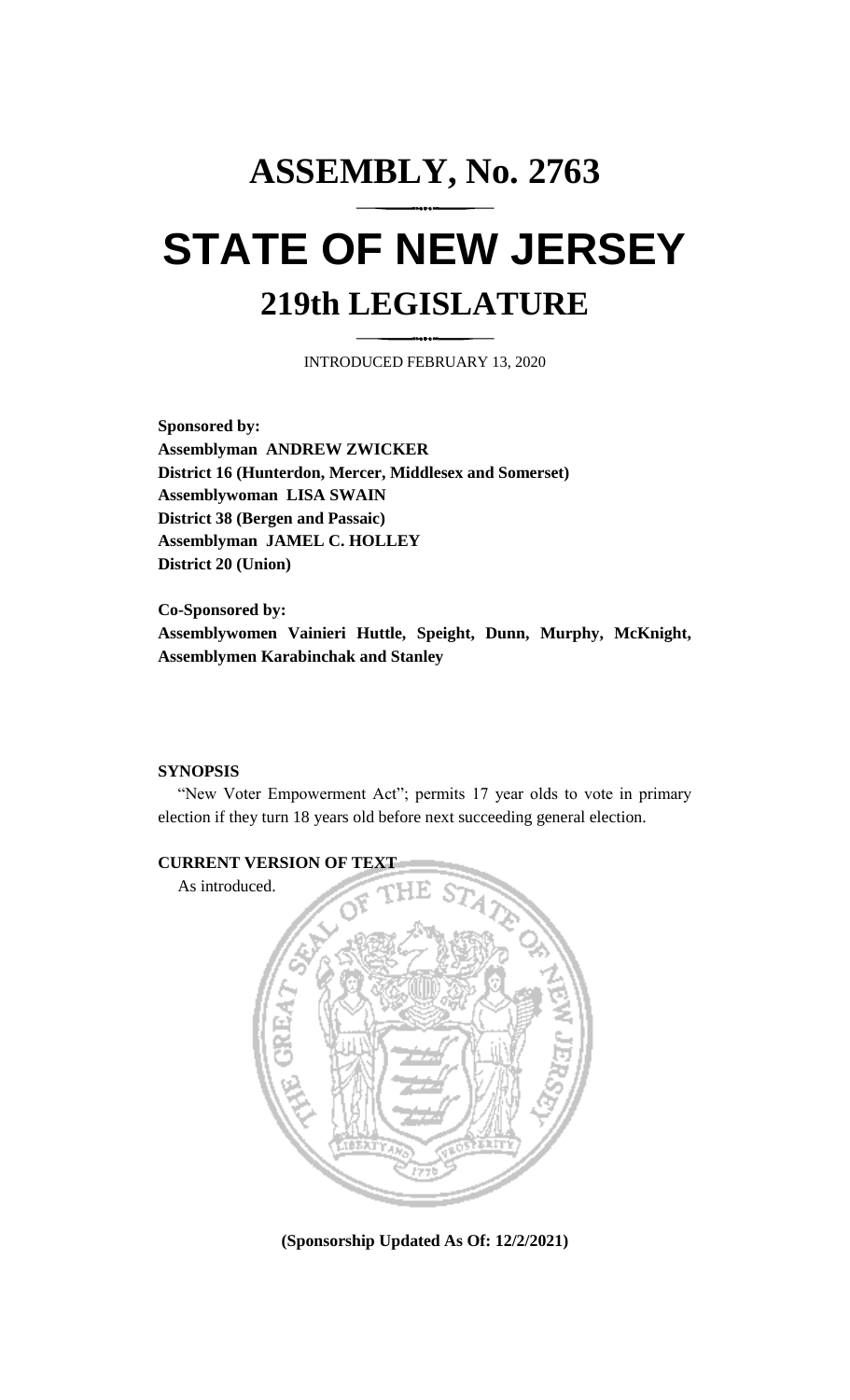**AN ACT** concerning eligibility to vote in a primary election for the general election and designated as the "New Voter Empowerment Act," amending R.S.19:31-5, and supplementing chapter 23 of Title 19 of the Revised Statutes.

 **BE IT ENACTED** *by the Senate and General Assembly of the State of New Jersey:*

 1. (New section) Notwithstanding the provisions of R.S.19:4-1, or any other law, rule, or regulation to the contrary, any registered voter who is 17 years of age prior to the date on which a primary election for the general election is held shall be permitted to vote in that primary election if the registered voter attains 18 years of age on or before the day of the next succeeding general election.

2. R.S.19:31-5 is amended to read as follows:

 19:31-5. Each person, who is at least 17 years of age at the time he or she applies for registration, who resides in the district in which he or she expects to vote, who will be of the age of 18 years or more on or before the first election in which he or she expects to vote, who is a citizen of the United States, and who, if he or she continues to reside in the district until that election, will at the time have fulfilled all the requirements as to length of residence to qualify him or her as a legal voter, shall, unless otherwise disqualified, be entitled to be registered in such district. Each 17-year-old registrant shall be designated in the Statewide voter registration system as temporarily ineligible to vote until the registrant's 18th birthday , except as provided pursuant to 28 section 1 of P.L., c. (C.) (pending before the Legislature as this bill).

 Whenever an individual registers by mail after January 1, 2003 to vote for the first time in his or her current county of residence, that individual shall provide either the individual's New Jersey driver's license number or the last four digits of the individual's Social Security Number, or shall submit with the voter registration form a copy of: (1) a current and valid photo identification card; (2) a current utility bill, bank statement, government check or pay check; (3) any other government document that shows the individual's name and current address; or (4) any other identifying document that the Attorney General has determined to be acceptable for this purpose. If the individual does not provide his or her New Jersey driver's license number or Social Security Number information or submit a copy of any one of these documents, either at the time of registration or at any time thereafter prior to attempting to vote, the individual shall be asked for identification when voting for the first time starting at the first election held after January 1, 2004 at which candidates are seeking

**Matter underlined thus is new matter.**